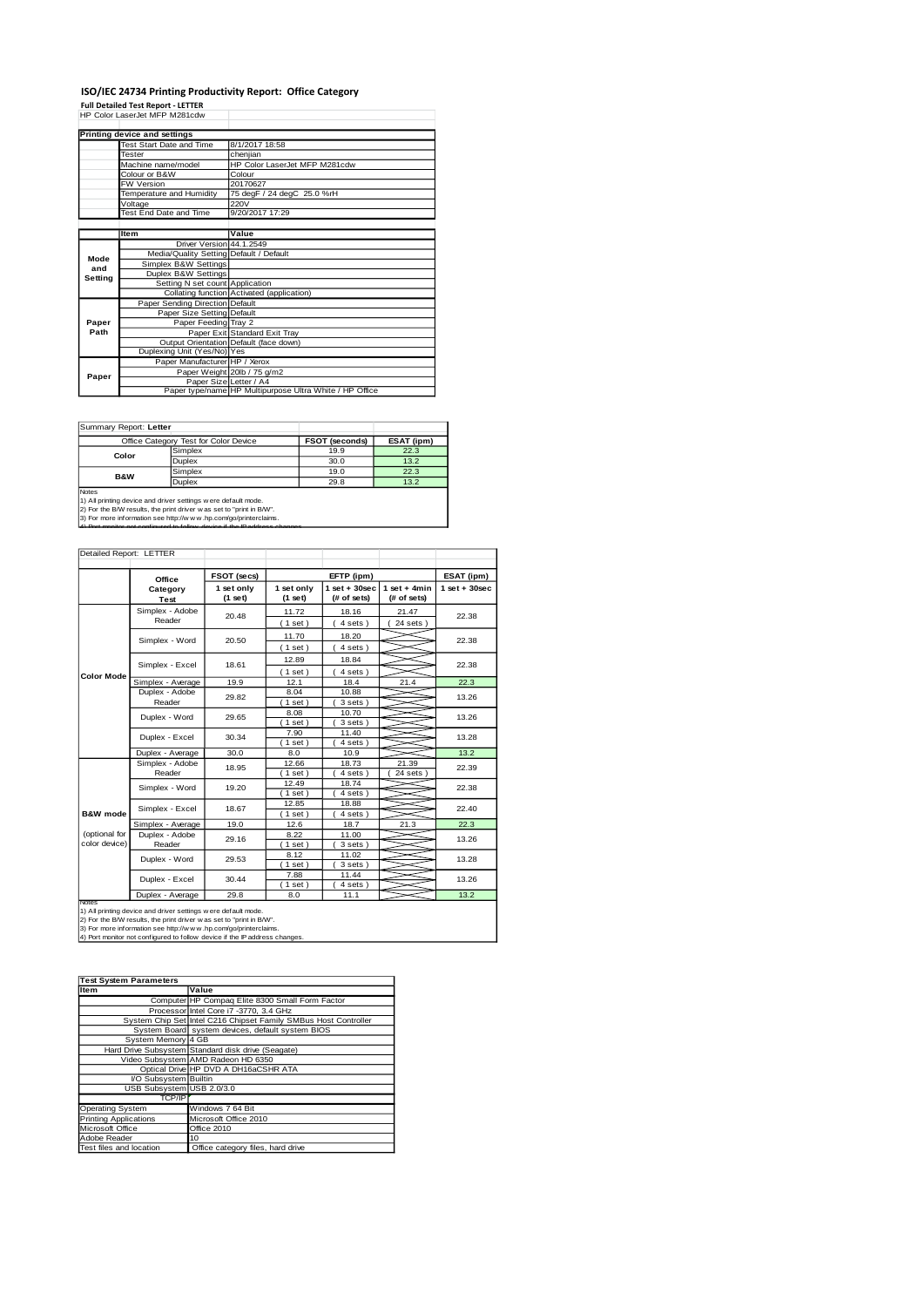#### **ISO/IEC 24734 Printing Productivity Report: Office Category**

**Full Detailed Test Report - A4** HP Color LaserJet MFP M281cdw

|         | Printing device and settings            |                                                         |
|---------|-----------------------------------------|---------------------------------------------------------|
|         | Test Start Date and Time                | 8/1/2017 18:58                                          |
|         | Tester                                  | chenjian                                                |
|         | Machine name/model                      | HP Color LaserJet MFP M281cdw                           |
|         | Colour or B&W                           | Colour                                                  |
|         | FW Version                              | 20170627                                                |
|         | Temperature and Humidity                | 75 degF / 24 degC 25.0 %rH                              |
|         | Voltage                                 | 220V                                                    |
|         | Test End Date and Time                  | 9/20/2017 17:29                                         |
|         |                                         |                                                         |
|         | Item                                    | Value                                                   |
|         | Driver Version 44.1.2549                |                                                         |
| Mode    | Media/Quality Setting Default / Default |                                                         |
| and     | Simplex B&W Settings                    |                                                         |
| Setting | Duplex B&W Settings                     |                                                         |
|         | Setting N set count Application         |                                                         |
|         |                                         | Collating function Activated (application)              |
|         | Paper Sending Direction Default         |                                                         |
|         | Paper Size Setting Default              |                                                         |
| Paper   | Paper Feeding Tray 2                    |                                                         |
| Path    |                                         | Paper Exit Standard Exit Tray                           |
|         |                                         | Output Orientation Default (face down)                  |
|         | Duplexing Unit (Yes/No) Yes             |                                                         |
|         | Paper Manufacturer HP / Xerox           |                                                         |
| Paper   |                                         | Paper Weight 20lb / 75 g/m2                             |
|         | Paper Size Letter / A4                  |                                                         |
|         |                                         | Paper type/name HP Multipurpose Ultra White / HP Office |

Summary Report: **A4**

|                                                                                                                                                                                                                                         | Office Category Test for Color Device | <b>FSOT (seconds)</b> | ESAT (ipm) |  |  |  |
|-----------------------------------------------------------------------------------------------------------------------------------------------------------------------------------------------------------------------------------------|---------------------------------------|-----------------------|------------|--|--|--|
| Colour                                                                                                                                                                                                                                  | Simplex                               | 21.0                  | 21.1       |  |  |  |
|                                                                                                                                                                                                                                         | <b>Duplex</b>                         | 27.6                  | 12.8       |  |  |  |
| <b>B&amp;W</b>                                                                                                                                                                                                                          | Simplex                               | 19.5                  | 21.1       |  |  |  |
|                                                                                                                                                                                                                                         | <b>Duplex</b>                         | 29.7                  | 12.8       |  |  |  |
| Notes<br>and the contract of the contract of the contract of the contract of the contract of the contract of the contract of the contract of the contract of the contract of the contract of the contract of the contract of the contra |                                       |                       |            |  |  |  |

Notes<br>1) All printing device and driver settings were default mode.<br>2) For the B/W results, the print driver was set to "print in B/W".<br>3) For more information see http://w.w.v.hp.com/go/printerclaims.<br>4) Por more informat

| Detailed Report: A4            |                           |             |                         |                                                                 |                        |                 |
|--------------------------------|---------------------------|-------------|-------------------------|-----------------------------------------------------------------|------------------------|-----------------|
|                                | Office                    | FSOT (secs) |                         | EFTP (ipm)                                                      |                        | ESAT (ipm)      |
|                                | Category<br>Test          |             | 1 set only<br>$(1$ set) | $1$ set + 30sec<br>$1$ set + 4min<br>(# of sets)<br>(# of sets) |                        | $1$ set + 30sec |
|                                | Simplex - Adobe<br>Reader | 21.00       | 11.42<br>(1 set)        | 17.38<br>4 sets)                                                | 20.39<br>$23$ sets $)$ | 21.23           |
|                                | Simplex - Word            | 21.19       | 11.32<br>(1 set)        | 17.34<br>4 sets)                                                |                        | 21.13           |
| Colour                         | Simplex - Excel           | 20.71       | 11.59<br>(1 set)        | 17.56<br>4 sets)                                                |                        | 21.22           |
| Mode                           | Simplex - Average         | 21.0        | 11.4                    | 17.4                                                            | 20.3                   | 21.1            |
|                                | Duplex - Adobe<br>Reader  | 20.90       | 7.92<br>$1$ set)        | 10.58<br>3 sets)                                                |                        | 12.84           |
|                                | Duplex - Word             | 31.73       | 7.56<br>$1$ set)        | 10.50<br>3 sets)                                                |                        | 12.84           |
|                                | Duplex - Excel            | 30.09       | 7.96<br>$1$ set)        | 10.50<br>3 sets)                                                |                        | 12.84           |
|                                | Duplex - Average          | 27.6        | 7.8                     | 10.5                                                            |                        | 12.8            |
|                                | Simplex - Adobe<br>Reader | 19.50       | 12.31<br>$1$ set)       | 17.93<br>4 sets)                                                | 19.75<br>23 sets       | 21.20           |
|                                | Simplex - Word            | 19.89       | 12.07<br>$1$ set)       | 17.84<br>4 sets)                                                |                        | 21.19           |
| B&W mode                       | Simplex - Excel           | 19.07       | 12.58<br>$1$ set)       | 18.03<br>4 sets)                                                |                        | 21.19           |
|                                | Simplex - Average         | 19.5        | 12.3                    | 17.9                                                            | 19.7                   | 21.1            |
| (optional for<br>color device) | Duplex - Adobe<br>Reader  | 29.82       | 8.04<br>$1$ set)        | 10.74<br>3 sets)                                                |                        | 12.84           |
|                                | Duplex - Word             | 29.61       | 8.08<br>$1$ set)        | 10.74<br>3 sets )                                               |                        | 12.84           |
|                                | Duplex - Excel            | 29.39       | 8.16<br>$1$ set)        | 10.76<br>3 sets)                                                |                        | 12.84           |
|                                | Duplex - Average          | 29.7        | 8.0                     | 10.7                                                            |                        | 12.8            |
| <b>Notes</b>                   |                           |             |                         |                                                                 |                        |                 |

Notes<br>1) All printing device and driver settings were default mode.<br>2) For the B/W results, the print driver was set to "print in B/W".<br>3) For more information see http://w.w. vhp.com/go/printerclaims.<br>4) Port monitor not

| <b>Test System Parameters</b> |                                                                 |  |  |  |
|-------------------------------|-----------------------------------------------------------------|--|--|--|
| <b>Item</b>                   | Value                                                           |  |  |  |
|                               | Computer HP Compaq Elite 8300 Small Form Factor                 |  |  |  |
|                               | Processor Intel Core i7 -3770, 3.4 GHz                          |  |  |  |
|                               | System Chip Set Intel C216 Chipset Family SMBus Host Controller |  |  |  |
|                               | System Board system devices, default system BIOS                |  |  |  |
| System Memory 4 GB            |                                                                 |  |  |  |
|                               | Hard Drive Subsystem Standard disk drive (Seagate)              |  |  |  |
|                               | Video Subsystem AMD Radeon HD 6350                              |  |  |  |
|                               | Optical Drive HP DVD A DH16aCSHR ATA                            |  |  |  |
| VO Subsystem Builtin          |                                                                 |  |  |  |
| USB Subsystem USB 2.0/3.0     |                                                                 |  |  |  |
| TCP/IP                        |                                                                 |  |  |  |
| <b>Operating System</b>       | Windows 7 64 Bit                                                |  |  |  |
| <b>Printing Applications</b>  | Microsoft Office 2010                                           |  |  |  |
| Microsoft Office              | Office 2010                                                     |  |  |  |
| Adobe Reader                  | 10                                                              |  |  |  |
| Test files and location       | Office category files, hard drive                               |  |  |  |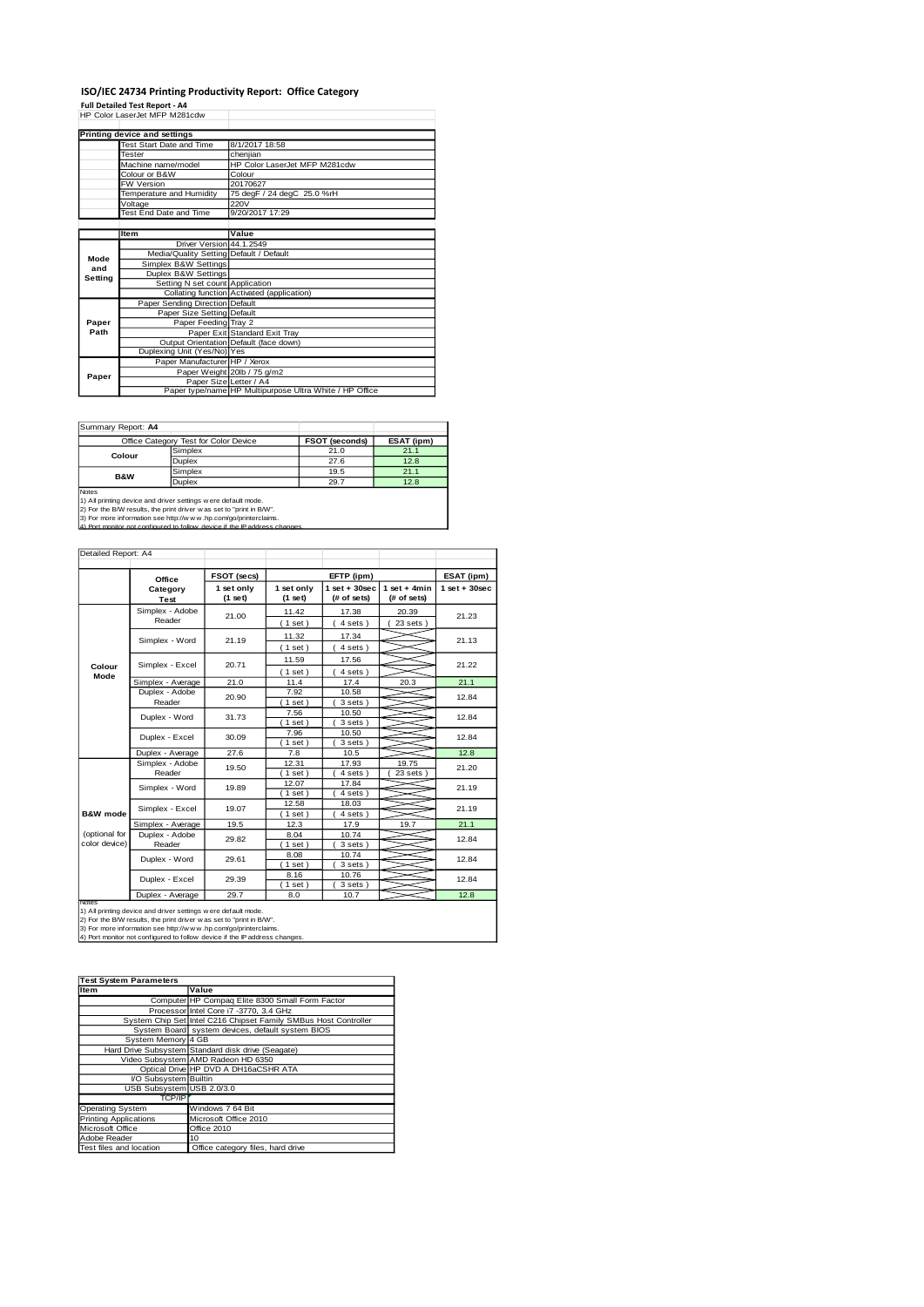**ISO/IEC 24734 Printing Productivity Report: Office Category<br>Feature Performance Full Report - Office Feature Performance Test<br>HP Color LaserJet MFP M281cdw** 

|         | Printing device and settings            |                                                         |
|---------|-----------------------------------------|---------------------------------------------------------|
|         | Test Start Date and Time                | 8/1/2017 18:58                                          |
|         | Tester                                  | cheniian                                                |
|         | Machine name/model                      | HP Color LaserJet MFP M281cdw                           |
|         | Colour or B&W                           | Colour                                                  |
|         | FW Version                              | 20170627                                                |
|         | Temperature and Humidity                | 75 degF / 24 degC 25.0 %rH                              |
|         | Voltage                                 | <b>220V</b>                                             |
|         | Test End Date and Time                  | 9/20/2017 17:29                                         |
|         |                                         |                                                         |
|         | Item                                    | Value                                                   |
|         | Driver Version 44.1.2549                |                                                         |
| Mode    | Media/Quality Setting Default / Default |                                                         |
| and     | Simplex B&W Settings                    |                                                         |
| Setting | Duplex B&W Settings                     |                                                         |
|         | Setting N set count Application         |                                                         |
|         |                                         | Collating function Activated (application)              |
|         | Paper Sending Direction Default         |                                                         |
|         | Paper Size Setting Default              |                                                         |
| Paper   | Paper Feeding Tray 2                    |                                                         |
| Path    |                                         | Paper Exit Standard Exit Tray                           |
|         |                                         | Output Orientation Default (face down)                  |
|         | Duplexing Unit (Yes/No) Yes             |                                                         |
|         | Paper Manufacturer HP / Xerox           |                                                         |
|         |                                         | Paper Weight 20lb / 75 g/m2                             |
| Paper   | Paper Size Letter / A4                  |                                                         |
|         |                                         | Paper type/name HP Multipurpose Ultra White / HP Office |

| <b>ISO Print Productivity Report: Feature Performance Test Summary</b>                                                                                                                                                                                                                              |                               |                                      |                                  |  |  |  |
|-----------------------------------------------------------------------------------------------------------------------------------------------------------------------------------------------------------------------------------------------------------------------------------------------------|-------------------------------|--------------------------------------|----------------------------------|--|--|--|
|                                                                                                                                                                                                                                                                                                     |                               |                                      | <b>Feature Performance Ratio</b> |  |  |  |
| <b>Printing Modes</b>                                                                                                                                                                                                                                                                               |                               | A5 and Legal                         |                                  |  |  |  |
| (Feature Adobe Reader - Office test file)                                                                                                                                                                                                                                                           | FSOT (base)<br>FSOT (feature) | <b>ESAT (feature)</b><br>ESAT (base) |                                  |  |  |  |
| A5 Landscape Feed - Colour                                                                                                                                                                                                                                                                          | Simplex                       | 98%                                  | 98%                              |  |  |  |
| <b>A5 Portrait Feed - Colour</b>                                                                                                                                                                                                                                                                    | Simplex                       | 29%                                  | 26%                              |  |  |  |
| Legal - Colour                                                                                                                                                                                                                                                                                      | Simplex                       |                                      |                                  |  |  |  |
| Legal - Colour                                                                                                                                                                                                                                                                                      | Duplex                        |                                      |                                  |  |  |  |
| A5 Landscape Feed - B/W                                                                                                                                                                                                                                                                             | Simplex                       | 136%                                 | 181%                             |  |  |  |
| A5 Portrait Feed - B/W                                                                                                                                                                                                                                                                              | Simplex                       | 28%                                  | 26%                              |  |  |  |
| Legal - B/W                                                                                                                                                                                                                                                                                         | Simplex                       |                                      |                                  |  |  |  |
| Legal - B/W<br>Duplex                                                                                                                                                                                                                                                                               |                               |                                      |                                  |  |  |  |
| <b>Notes</b><br>1) All printing device and driver settings w ere default mode.<br>2) Test conducted with 8-paper Office Feature Performance file.<br>3) For more information see http://www.hp.com/go/printerclaims.<br>4) Port monitor not configured to follow, device if the IP address changes. |                               |                                      |                                  |  |  |  |

| Feature Performance Full Report - Feature Printing Mode: 'Office' Feature Performance Test                                                                                                                                                                                                         |                              |                            |                            |                                |                                         |                                      |
|----------------------------------------------------------------------------------------------------------------------------------------------------------------------------------------------------------------------------------------------------------------------------------------------------|------------------------------|----------------------------|----------------------------|--------------------------------|-----------------------------------------|--------------------------------------|
| <b>Printing Modes</b><br>Feature Adobe Reader - Office                                                                                                                                                                                                                                             | <b>Base Printing</b><br>Mode |                            | <b>Feature Performance</b> |                                |                                         |                                      |
| test file (8-page)                                                                                                                                                                                                                                                                                 |                              |                            | A5 and Legal               |                                |                                         |                                      |
|                                                                                                                                                                                                                                                                                                    | <b>FSOT</b><br><b>Base</b>   | <b>ESAT</b><br><b>Base</b> | 1 set<br>FSOT (secs)       | $1$ set + 30 sec<br>ESAT (ipm) | FSOT (base)<br><b>FSOT</b><br>(feature) | <b>ESAT (feature)</b><br>ESAT (base) |
| Simplex A5 Landscape Feed - Colour                                                                                                                                                                                                                                                                 | 32.77                        | 21.21                      | 33.45                      | 21.0                           | 98%                                     | 98%                                  |
| Simplex A5 Portrait Feed - Colour                                                                                                                                                                                                                                                                  | 32.77                        | 21.21                      | 113.47                     | 5.7                            | 29%                                     | 26%                                  |
| Legal Simplex - Colour                                                                                                                                                                                                                                                                             | 32.77                        | 21.21                      |                            |                                |                                         |                                      |
| Legal Duplex - Colour                                                                                                                                                                                                                                                                              | 32.77                        | 21.21                      |                            |                                |                                         |                                      |
| Simplex A5 Landscape Feed - B/W                                                                                                                                                                                                                                                                    | 31.39                        | 21.21                      | 23.1                       | 38.5                           | 136%                                    | 181%                                 |
| Simplex A5 Portrait Feed - B/W                                                                                                                                                                                                                                                                     | 31.39                        | 21.21                      | 113.59                     | 5.7                            | 28%                                     | 26%                                  |
| Legal Simplex - B/W                                                                                                                                                                                                                                                                                | 31.39                        | 21.21                      |                            |                                |                                         |                                      |
| Legal Duplex - B/W                                                                                                                                                                                                                                                                                 | 31.39                        | 21.21                      |                            |                                |                                         |                                      |
| <b>Notes</b><br>1) All printing device and driver settings w ere default mode.<br>2) Test conducted w ith 8-paper Office Feature Performance file<br>3) For more information see http://www.hp.com/go/printerclaims.<br>4) Port monitor not configured to follow device if the IP address changes. |                              |                            |                            |                                |                                         |                                      |

|           | <b>Test System Parameters</b> |                                                                 |
|-----------|-------------------------------|-----------------------------------------------------------------|
|           | Item                          | Value                                                           |
|           |                               | Computer HP Compaq Elite 8300 Small Form Factor                 |
|           |                               | Processor Intel Core i7 -3770, 3.4 GHz                          |
|           |                               | System Chip Set Intel C216 Chipset Family SMBus Host Controller |
|           |                               | System Board system devices, default system BIOS                |
| Test      | System Memory 4 GB            |                                                                 |
| System    |                               | Hard Drive Subsystem Standard disk drive (Seagate)              |
|           |                               | Video Subsystem AMD Radeon HD 6350                              |
|           |                               | Optical Drive HP DVD A DH16aCSHR ATA                            |
|           | I/O Subsystem Builtin         |                                                                 |
|           | USB Subsystem USB 2.0/3.0     |                                                                 |
| <b>VO</b> | <b>TCP/IP</b>                 |                                                                 |
|           | Operating System              | Windows 7 64 Bit                                                |
|           | <b>Printing Applications</b>  | Microsoft Office 2010                                           |
|           | Software Microsoft Office     | Office 2010                                                     |
|           | Adobe Reader                  | 10                                                              |
|           | Test files and location       | Office category files, hard drive                               |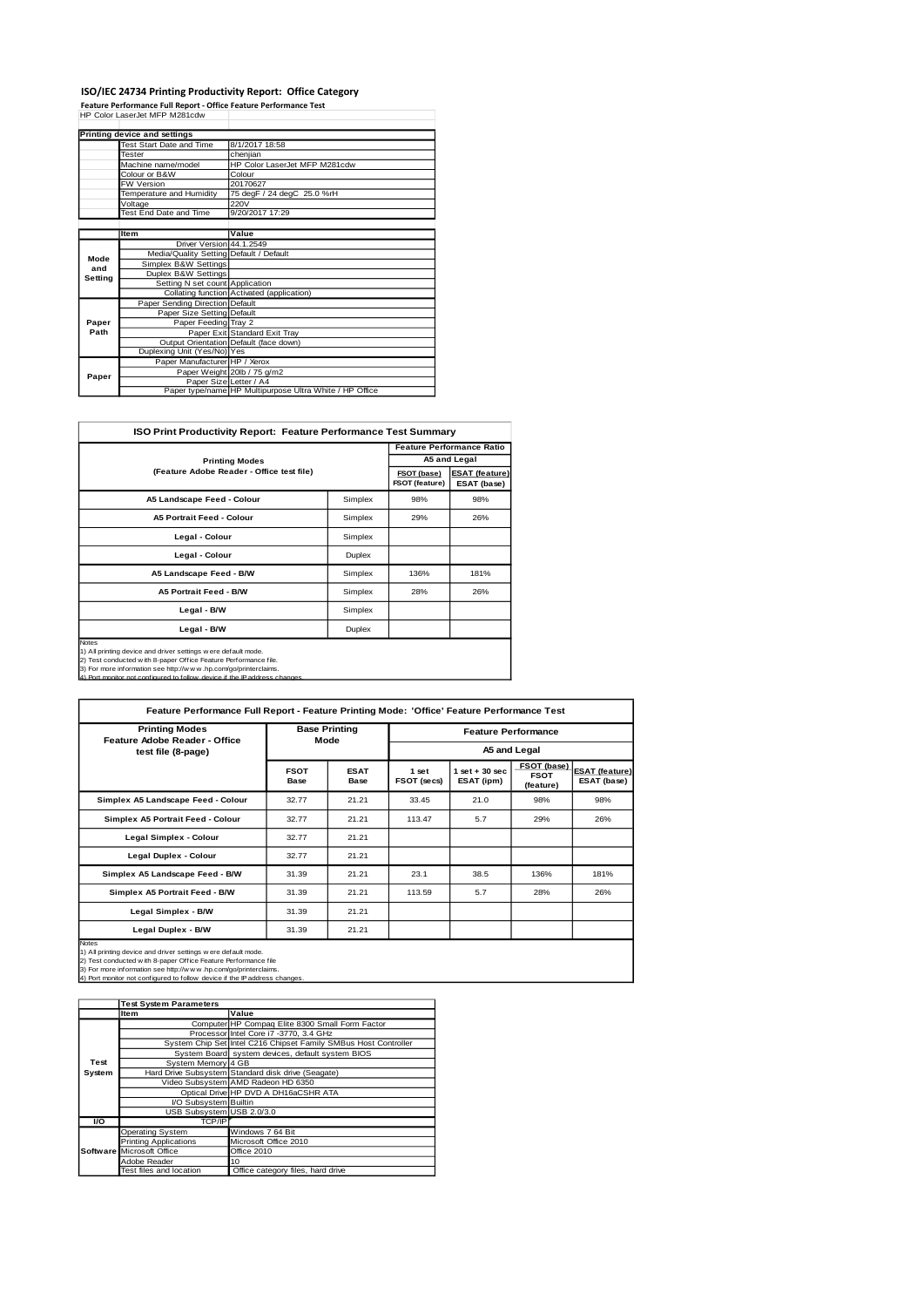#### **ISO/IEC 17629 First Print Out Time Report: Office Category Full Detailed Test Report - LETTER**

| Full Detailed Test Report - LETTER |  |
|------------------------------------|--|
| HP Color LaserJet MFP M281cdw      |  |

|            | Printing device and settings               |                                |  |  |
|------------|--------------------------------------------|--------------------------------|--|--|
|            | <b>Test Start Date and Time</b>            | 8/1/2017 18:58                 |  |  |
|            | Tester                                     | chenjian                       |  |  |
|            | Machine name/model                         | HP Color LaserJet MFP M281cdw  |  |  |
|            | Colour or B&W                              | Colour                         |  |  |
|            | <b>FW Version</b>                          | 20170627                       |  |  |
|            | Configuration (options)                    | Default                        |  |  |
|            | Controller                                 | 11500                          |  |  |
|            | Printing device page count                 | Not Specified                  |  |  |
|            | Printing supplies page count Not Specified |                                |  |  |
|            | Temperature and Humidity                   | 75 degF / 24 degC 25.0 %rH     |  |  |
|            | Voltage                                    | 220V                           |  |  |
|            | Test End Date and Time                     | 9/20/2017 17:29                |  |  |
|            |                                            |                                |  |  |
|            | <b>Item</b>                                | Value                          |  |  |
| Mode       | PDL and driver version                     | 44.1.2549                      |  |  |
| and        | Print Quality mode                         | default                        |  |  |
| Setting    | <b>B&amp;W</b> settings                    | default                        |  |  |
|            | Paper feed orientation                     | Short Edge                     |  |  |
| Paper      | Paper type setting                         | default                        |  |  |
|            | Paper feeding                              | Standard cassette              |  |  |
|            | Paper exit                                 | Standard exit tray             |  |  |
| Paper Path | Output orientation                         | default (face up or face down) |  |  |

**FPOT from Ready (s)** Simplex 11.39 Duplex Simplex 10.21 **Duplex ISO First Page Out Time Summary Report: Office Category** Summary Report: **Letter Color B&W**

Notes<br>1) All printing device and driver settings were default mode.<br>2) For the BAV results, the print driver was ast to "print in BVV".<br>3) For more information see http://www.hp.com/go/printerclaims.<br>4) Port monitor not co

|                                |                                                                                                                                                                                                                                                                                                                                                                                                         |                           | ISO First Page Out Time Report: Office Category |                              |                            |                   |            |
|--------------------------------|---------------------------------------------------------------------------------------------------------------------------------------------------------------------------------------------------------------------------------------------------------------------------------------------------------------------------------------------------------------------------------------------------------|---------------------------|-------------------------------------------------|------------------------------|----------------------------|-------------------|------------|
|                                | <b>Detailed Report: LETTER</b>                                                                                                                                                                                                                                                                                                                                                                          |                           |                                                 |                              |                            |                   |            |
|                                |                                                                                                                                                                                                                                                                                                                                                                                                         | Word<br>(seconds)         | Excel<br>(seconds)                              | Adobe<br>Reader<br>(seconds) | Average<br>(seconds)       | <b>Delay Time</b> |            |
|                                | FPOT from Ready - Simplex                                                                                                                                                                                                                                                                                                                                                                               | 11.93                     | 10.25                                           | 11.99                        | 11.39                      | 49 Seconds        |            |
|                                | FPOT from Ready - Duplex                                                                                                                                                                                                                                                                                                                                                                                |                           |                                                 |                              |                            |                   |            |
| <b>Color Mode</b>              | FPOT from Sleep - Simplex                                                                                                                                                                                                                                                                                                                                                                               |                           |                                                 | 12.54                        |                            | 61 Minutes        |            |
|                                | Recovery Time                                                                                                                                                                                                                                                                                                                                                                                           |                           |                                                 | 0.5                          |                            |                   |            |
|                                | FPOT from Off - Simplex                                                                                                                                                                                                                                                                                                                                                                                 |                           |                                                 | 69.07                        |                            |                   |            |
|                                | Warm-up Time                                                                                                                                                                                                                                                                                                                                                                                            |                           |                                                 | 57.08                        |                            |                   |            |
|                                | FPOT from Ready - Simplex                                                                                                                                                                                                                                                                                                                                                                               | 10.38                     | 9.82                                            | 10.43                        | 10.21                      | 49 Seconds        |            |
|                                | FPOT from Ready - Duplex                                                                                                                                                                                                                                                                                                                                                                                |                           |                                                 |                              |                            |                   |            |
| <b>B&amp;W Mode</b>            | FPOT from Sleep - Simplex                                                                                                                                                                                                                                                                                                                                                                               |                           |                                                 | 12.29                        |                            | 61 Minutes        |            |
|                                | Recovery Time                                                                                                                                                                                                                                                                                                                                                                                           |                           |                                                 | 1.9                          |                            |                   |            |
|                                | FPOT from Off - Simplex                                                                                                                                                                                                                                                                                                                                                                                 |                           |                                                 | 68.11                        |                            |                   |            |
|                                |                                                                                                                                                                                                                                                                                                                                                                                                         |                           |                                                 |                              |                            |                   |            |
|                                | Warm-up Time                                                                                                                                                                                                                                                                                                                                                                                            |                           |                                                 | 57.68                        |                            |                   |            |
| Notes                          | 1) All printing device and driver settings were default mode.<br>2) For the B/W results, the print driver was set to "print in B/W".<br>3) For more information see http://www.hp.com/go/printerclaims.<br>4) Port monitor not configured to follow device if the IP address changes.<br>5) Page counts were collected after completion of the tests.<br>6) Detaile for EDOT from Sloop are shown below |                           |                                                 |                              |                            |                   |            |
| <b>HP Data Table</b>           |                                                                                                                                                                                                                                                                                                                                                                                                         |                           |                                                 |                              |                            |                   |            |
|                                |                                                                                                                                                                                                                                                                                                                                                                                                         |                           |                                                 |                              |                            |                   |            |
| <b>Detailed Report: LETTER</b> |                                                                                                                                                                                                                                                                                                                                                                                                         | <b>FPOT Avg</b><br>(secs) | FPOT (secs)<br>Iteration 1                      | FPOT (secs)<br>Iteration 2   | FPOT (secs)<br>Iteration 3 | Application       | Delay Time |
|                                | <b>FPOT</b> from Sleep                                                                                                                                                                                                                                                                                                                                                                                  | 12.54                     | 12.58                                           | 12.49                        | N/A                        | Adobe Reader      | 61 Minutes |
| <b>Color Mode</b>              | FPOT from Sleep (15 minutes)<br>HP/Non ISO Test                                                                                                                                                                                                                                                                                                                                                         | 12.50                     | 12.50                                           | 12.50                        | N/A                        | Adobe Reader      | 16 Minutes |
|                                | FPOT from Sleep                                                                                                                                                                                                                                                                                                                                                                                         | 12.29                     | 12.28                                           | 12.30                        | <b>N/A</b>                 | Adobe Reader      | 61 Minutes |

Notes<br>1) All printing device and driver settings w ere default mode.<br>2) For the B/W results, the print driver w as set to "print in B/W".<br>3 DLP includes detailed iterations as data measurements may vary run to run.

|                      | <b>Test System Parameters</b> |                                                       |  |  |
|----------------------|-------------------------------|-------------------------------------------------------|--|--|
|                      | Item                          | Value                                                 |  |  |
|                      | Computer                      | HP Compaq Elite 8300 Small Form Factor                |  |  |
|                      | Processor                     | Intel Core i7 -3770, 3.4 GHz                          |  |  |
|                      | System Chip Set               | Intel C216 Chipset Family SMBus Host Controller       |  |  |
|                      | System Board                  | system devices, default system BIOS                   |  |  |
| Test                 | <b>System Memory</b>          | 4 GB                                                  |  |  |
| System               | Hard Drive Subsystem          | Standard disk drive (Seagate)                         |  |  |
|                      | Video Subsystem               | AMD Radeon HD 6350                                    |  |  |
|                      | Optical Drive                 | HP DVD A DH16aCSHR ATA                                |  |  |
|                      | VO Subsystem                  | <b>Builtin</b>                                        |  |  |
|                      | <b>USB Subsystem</b>          | USB 2.0/3.0                                           |  |  |
| Printing             | TCP/IP                        | 10/1000                                               |  |  |
| Device<br>Connection |                               |                                                       |  |  |
|                      |                               |                                                       |  |  |
|                      | <b>Operating System</b>       | Windows 7 Business/Ultimate, 64 bit, Build 7601, SP 1 |  |  |
|                      | <b>Printing Applications</b>  | Microsoft Office 2010 SP2                             |  |  |
| Software             |                               | Adobe Reader 10.1.4                                   |  |  |
|                      | <b>Print Driver</b>           | 44.1.2549                                             |  |  |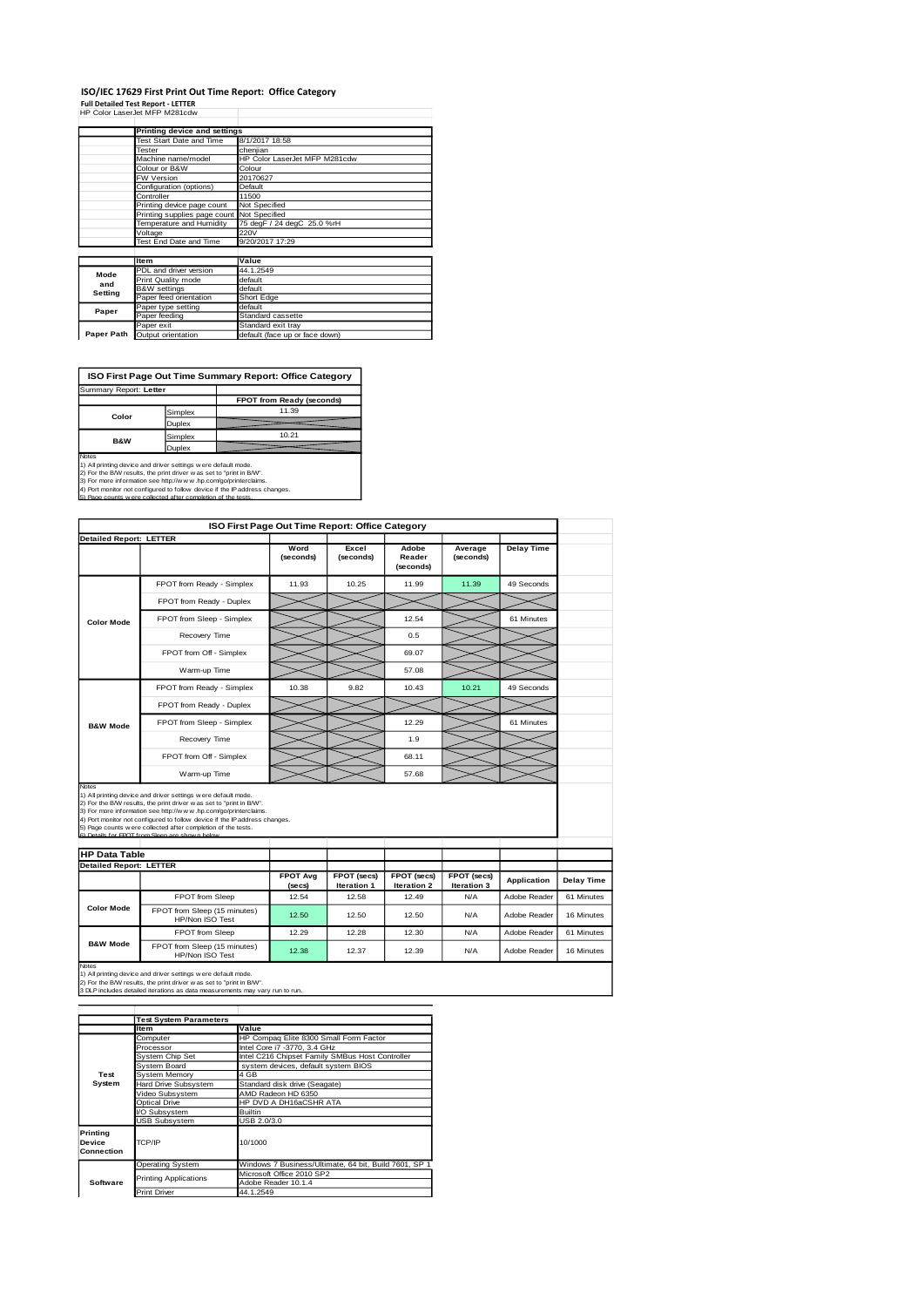### **ISO/IEC 17629 First Print Out Time Report: Office Category**

**Full Detailed Test Report - A4** HP Color LaserJet MFP M281cdw

|            | Printing device and settings               |                                |  |  |
|------------|--------------------------------------------|--------------------------------|--|--|
|            | Test Start Date and Time                   | 8/1/2017 18:58                 |  |  |
|            | Tester                                     | chenjian                       |  |  |
|            | Machine name/model                         | HP Color LaserJet MFP M281cdw  |  |  |
|            | Colour or B&W                              | Colour                         |  |  |
|            | <b>FW Version</b>                          | 20170627                       |  |  |
|            | Configuration (options)                    | Default                        |  |  |
|            | Controller                                 | 11500                          |  |  |
|            | Printing device page count                 | Not Specified                  |  |  |
|            | Printing supplies page count Not Specified |                                |  |  |
|            | Temperature and Humidity                   | 75 degF / 24 degC 25.0 %rH     |  |  |
|            | Voltage                                    | 220V                           |  |  |
|            | Test End Date and Time                     | 9/20/2017 17:29                |  |  |
|            |                                            |                                |  |  |
|            | <b>Item</b>                                | Value                          |  |  |
| Mode       | PDL and driver version                     | 44.1.2549                      |  |  |
| and        | Print Quality mode                         | default                        |  |  |
| Setting    | <b>B&amp;W</b> settings                    | default                        |  |  |
|            | Paper feed orientation                     | Short Edge                     |  |  |
| Paper      | Paper type setting                         | default                        |  |  |
|            | Paper feeding                              | Standard cassette              |  |  |
|            | Paper exit                                 | Standard exit tray             |  |  |
| Paper Path | Output orientation                         | default (face up or face down) |  |  |

**ISO First Page Out Time Summary Report: Office Category**

| Summary Report: A4 |         |                           |
|--------------------|---------|---------------------------|
|                    |         | FPOT from Ready (seconds) |
| Colour             | Simplex | 11.96                     |
|                    | Duplex  |                           |
| <b>B&amp;W</b>     | Simplex | 10.56                     |
|                    | Duplex  |                           |

Notes<br>
Notes<br>
1) All primiting device and driver settings were default mode.<br>
2) For the BAW results, the print driver was as to "print in BAW".<br>
4) For more information see http://www.hp.com/go/printerciaims.<br>
4) Port mon

|                            | ISO First Page Out Time Report: Office Category                                                                                                                                                                                                                                                                                                                                          |                           |                                   |                              |                            |                   |                   |
|----------------------------|------------------------------------------------------------------------------------------------------------------------------------------------------------------------------------------------------------------------------------------------------------------------------------------------------------------------------------------------------------------------------------------|---------------------------|-----------------------------------|------------------------------|----------------------------|-------------------|-------------------|
| <b>Detailed Report: A4</b> |                                                                                                                                                                                                                                                                                                                                                                                          | Word<br>(seconds)         | Excel<br>(seconds)                | Adobe<br>Reader<br>(seconds) | Average<br>(seconds)       | <b>Delay Time</b> |                   |
|                            | FPOT from Ready - Simplex                                                                                                                                                                                                                                                                                                                                                                | 12.04                     | 11.71                             | 12.11                        | 11.96                      | 49 Seconds        |                   |
|                            | FPOT from Ready - Duplex                                                                                                                                                                                                                                                                                                                                                                 |                           |                                   |                              |                            |                   |                   |
| <b>Color Mode</b>          | FPOT from Sleep - Simplex                                                                                                                                                                                                                                                                                                                                                                |                           |                                   | 12.60                        |                            | 61 Minutes        |                   |
|                            | Recovery Time                                                                                                                                                                                                                                                                                                                                                                            |                           |                                   | 0.5                          |                            |                   |                   |
|                            | FPOT from Off - Simplex                                                                                                                                                                                                                                                                                                                                                                  |                           |                                   | 56.89                        |                            |                   |                   |
|                            | Warm-up Time                                                                                                                                                                                                                                                                                                                                                                             |                           |                                   | 44.78                        |                            |                   |                   |
|                            | FPOT from Ready - Simplex                                                                                                                                                                                                                                                                                                                                                                | 10.63                     | 10.40                             | 10.65                        | 10.56                      | 49 Seconds        |                   |
|                            | FPOT from Ready - Duplex                                                                                                                                                                                                                                                                                                                                                                 |                           |                                   |                              |                            |                   |                   |
| <b>B&amp;W Mode</b>        | FPOT from Sleep - Simplex                                                                                                                                                                                                                                                                                                                                                                |                           |                                   | 12.44                        |                            | 61 Minutes        |                   |
|                            | Recovery Time                                                                                                                                                                                                                                                                                                                                                                            |                           |                                   | 1.8                          |                            |                   |                   |
|                            | FPOT from Off - Simplex                                                                                                                                                                                                                                                                                                                                                                  |                           |                                   | 59.05                        |                            |                   |                   |
|                            | Warm-up Time                                                                                                                                                                                                                                                                                                                                                                             |                           |                                   | 48.40                        |                            |                   |                   |
| Notes                      | 1) All printing device and driver settings were default mode.<br>2) For the B/W results, the print driver was set to "print in B/W".<br>3) For more information see http://www.hp.com/go/printerclaims.<br>4) Port monitor not configured to follow device if the IP address changes.<br>5) Page counts w ere collected after completion of the tests.<br><b>Los EDOT from Close org</b> |                           |                                   |                              |                            |                   |                   |
| <b>HP Data Table</b>       |                                                                                                                                                                                                                                                                                                                                                                                          |                           |                                   |                              |                            |                   |                   |
| <b>Detailed Report: A4</b> |                                                                                                                                                                                                                                                                                                                                                                                          | <b>FPOT Avg</b><br>(secs) | FPOT (secs)<br><b>Iteration 1</b> | FPOT (secs)<br>Iteration 2   | FPOT (secs)<br>Iteration 3 | Application       | <b>Delay Time</b> |
|                            | FPOT from Sleep                                                                                                                                                                                                                                                                                                                                                                          | 12.60                     | 12.59                             | 12.60                        | <b>N/A</b>                 | Adobe Reader      | 61 Minutes        |
| <b>Color Mode</b>          | FPOT from Sleep (15 minutes)<br>HP/Non ISO Test                                                                                                                                                                                                                                                                                                                                          | 12.64                     | 12.65                             | 12.62                        | N/A                        | Adobe Reader      | 16 Minutes        |
|                            | FPOT from Sleep                                                                                                                                                                                                                                                                                                                                                                          | 12.44                     | 12.43                             | 12.44                        | N/A                        | Adobe Reader      | 61 Minutes        |
| <b>B&amp;W Mode</b>        | FPOT from Sleep (15 minutes)<br>HP/Non ISO Test                                                                                                                                                                                                                                                                                                                                          | 12.40                     | 12.36                             | 12.43                        | N/A                        | Adobe Reader      | 16 Minutes        |
|                            |                                                                                                                                                                                                                                                                                                                                                                                          |                           |                                   |                              |                            |                   |                   |

Notes<br>1) All printing device and driver settings w ere default mode.<br>2) For the B/W results, the print driver w as set to "print in B/W".<br>3 DLP includes detailed iterations as data measurements may vary run to run.

|                                         | <b>Test System Parameters</b> |                                                       |  |  |  |
|-----------------------------------------|-------------------------------|-------------------------------------------------------|--|--|--|
|                                         | Item                          | Value                                                 |  |  |  |
|                                         | Computer                      | HP Compag Elite 8300 Small Form Factor                |  |  |  |
|                                         | Processor                     | Intel Core i7 -3770, 3.4 GHz                          |  |  |  |
|                                         | System Chip Set               | Intel C216 Chipset Family SMBus Host Controller       |  |  |  |
|                                         | System Board                  | system devices, default system BIOS                   |  |  |  |
| Test                                    | System Memory                 | 4 GB                                                  |  |  |  |
| System                                  | Hard Drive Subsystem          | Standard disk drive (Seagate)                         |  |  |  |
|                                         | Video Subsystem               | AMD Radeon HD 6350                                    |  |  |  |
|                                         | Optical Drive                 | HP DVD A DH16aCSHR ATA                                |  |  |  |
|                                         | VO Subsystem                  | <b>Builtin</b>                                        |  |  |  |
|                                         | <b>USB Subsystem</b>          | USB 2.0/3.0                                           |  |  |  |
| Printing<br><b>Device</b><br>Connection | TCP/IP                        | 10/1000                                               |  |  |  |
|                                         | <b>Operating System</b>       | Windows 7 Business/Ultimate, 64 bit, Build 7601, SP 1 |  |  |  |
|                                         | <b>Printing Applications</b>  | Microsoft Office 2010 SP2                             |  |  |  |
| Software                                |                               | Adobe Reader 10.1.4                                   |  |  |  |
|                                         | <b>Print Driver</b>           | 44.1.2549                                             |  |  |  |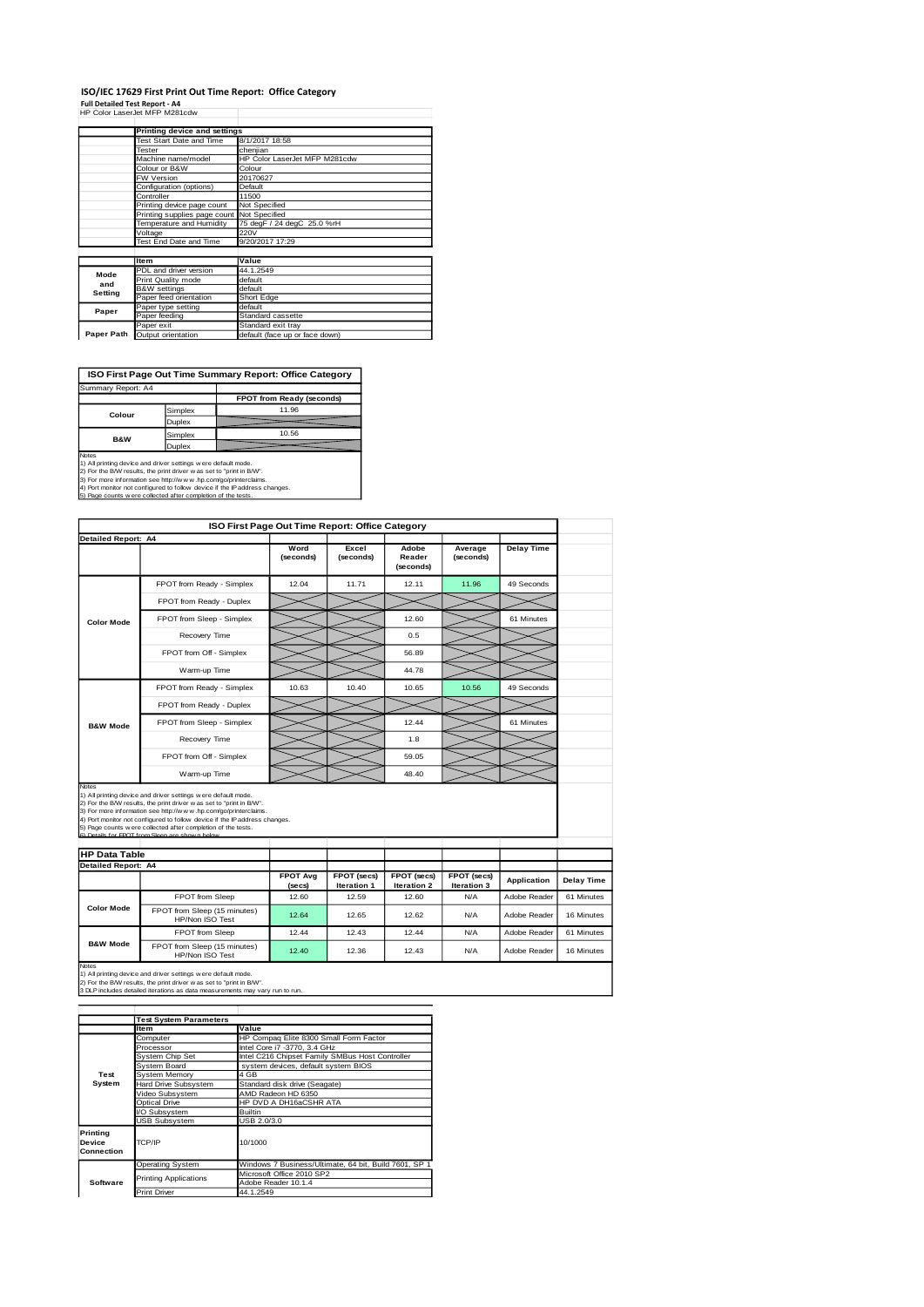#### **ISO/IEC 29183 Copy Productivity Report**

**Full Detailed Test Report - LETTER**

HP Color LaserJet MFP M281cdw

| <b>Machine Setup Information</b>        |                                                     |
|-----------------------------------------|-----------------------------------------------------|
| Test Start Date and Time 8/7/2017 23:10 |                                                     |
|                                         | TesterIcheniian                                     |
|                                         | Machine name/model HP Color LaserJet MFP M281cdw    |
| Colour or B&W Colour                    |                                                     |
| FW Version 20170627                     |                                                     |
| Configuration (options) Not Specified   |                                                     |
|                                         | Temperature and Humidity 75 degF / 24 degC 25.0 %rH |
| Test End Date and Time: 9/21/2017 11:22 |                                                     |
|                                         |                                                     |

|               | Pre-set Item                     | <b>Pre-set Value</b>                                    |
|---------------|----------------------------------|---------------------------------------------------------|
|               | Output Resolution Default        |                                                         |
|               | <b>Output Quality Default</b>    |                                                         |
| Mode          |                                  | Copying Mode Colour for Colour and B&W for B&W          |
|               | Auto Density Adjustment Default  |                                                         |
|               |                                  | Collating function Set in Control Panel                 |
| Paper         | Paper Sending Direction Default  |                                                         |
|               | Paper Type Setting Default       |                                                         |
|               | Paper Feeding Tray 2             |                                                         |
| Paper<br>Path | Paper Exit Default               |                                                         |
|               |                                  | Face Up Exit Default (face down)                        |
|               | <b>Fixing Capability Default</b> |                                                         |
| Temporary     | Image Quality Stability Default  |                                                         |
| Stop          | Capacity of Paper Default        |                                                         |
|               | Others None                      |                                                         |
|               |                                  |                                                         |
|               | Paper Manufacturer HP / Xerox    |                                                         |
|               |                                  | Paper Weight 20lb / 75 g/m2                             |
| Paper         | Paper Size Letter / A4           |                                                         |
|               |                                  | Paper type/name HP Multipurpose Ultra White / HP Office |

| Summary Report: Letter |              |             |
|------------------------|--------------|-------------|
|                        |              |             |
|                        | <b>sFCOT</b> | sESAT (ipm) |
| Color                  | 13.8         | 22.4        |
| B&W                    | 10.9         | 22.3        |
| <b>Noton</b>           |              |             |

Notes<br>First Copy Out and Copy Speed measured using ISO/IEC 29183, excludes first set of test<br>documents. For more information see http://w.w.w..hp.com/go/printerclaims. Exact speed varies depending on the system configuration and document.

Only Target A w as used, all test documents have the same Saturated throughput. Reference ISO/IEC29183:2010 Clause 5, Sections 5.3.1 and 5.3.2

| Detailed Report: LETTER |                |              |       |             |                |             |
|-------------------------|----------------|--------------|-------|-------------|----------------|-------------|
|                         | <b>Target</b>  | sFCOT (secs) |       | sEFTP (ipm) |                | sESAT (ipm) |
|                         |                |              | 1copy | 1copy+30sec | 1copy+4minutes |             |
|                         | A              | 13.83        | 4.33  | 17.04       | 21.43          | 22.37       |
|                         |                |              |       | 13 sets     | 91 sets        |             |
|                         | B              |              |       |             |                |             |
|                         |                |              |       |             |                |             |
| Color                   | C              |              |       |             |                |             |
|                         |                |              |       |             |                |             |
|                         | D              |              |       |             |                |             |
|                         | Average        | 13.8         | 4.3   |             |                | 22.4        |
|                         |                |              |       | 17.0        | 21.4           |             |
|                         | $\overline{A}$ | 10.89        | 5.50  | 18.09       | 21.38          | 22.28       |
|                         |                |              |       | 13 sets     | 91 sets        |             |
|                         | $\sf B$        |              |       |             |                |             |
| <b>B&amp;W</b>          |                |              |       |             |                |             |
|                         | C              |              |       |             |                |             |
|                         |                |              |       |             |                |             |
|                         | D              |              |       |             |                |             |
|                         | Average        | 10.9         | 5.5   | 18.1        | 21.4           | 22.3        |
| <b>Notas</b>            |                |              |       |             |                |             |

Notes<br>First Copy Out and Copy Speed measured using ISO/IEC 29183, excludes first set of test documents. For more information see<br>http://w w w .hp.com/go/printerclaims. Exact speed varies depending on the system configurati Only Target A w as used, all test documents have the same Saturated throughput. Reference ISO/IEC29183:2010 Clause 5, Sections 5.3.1 and 5.3.2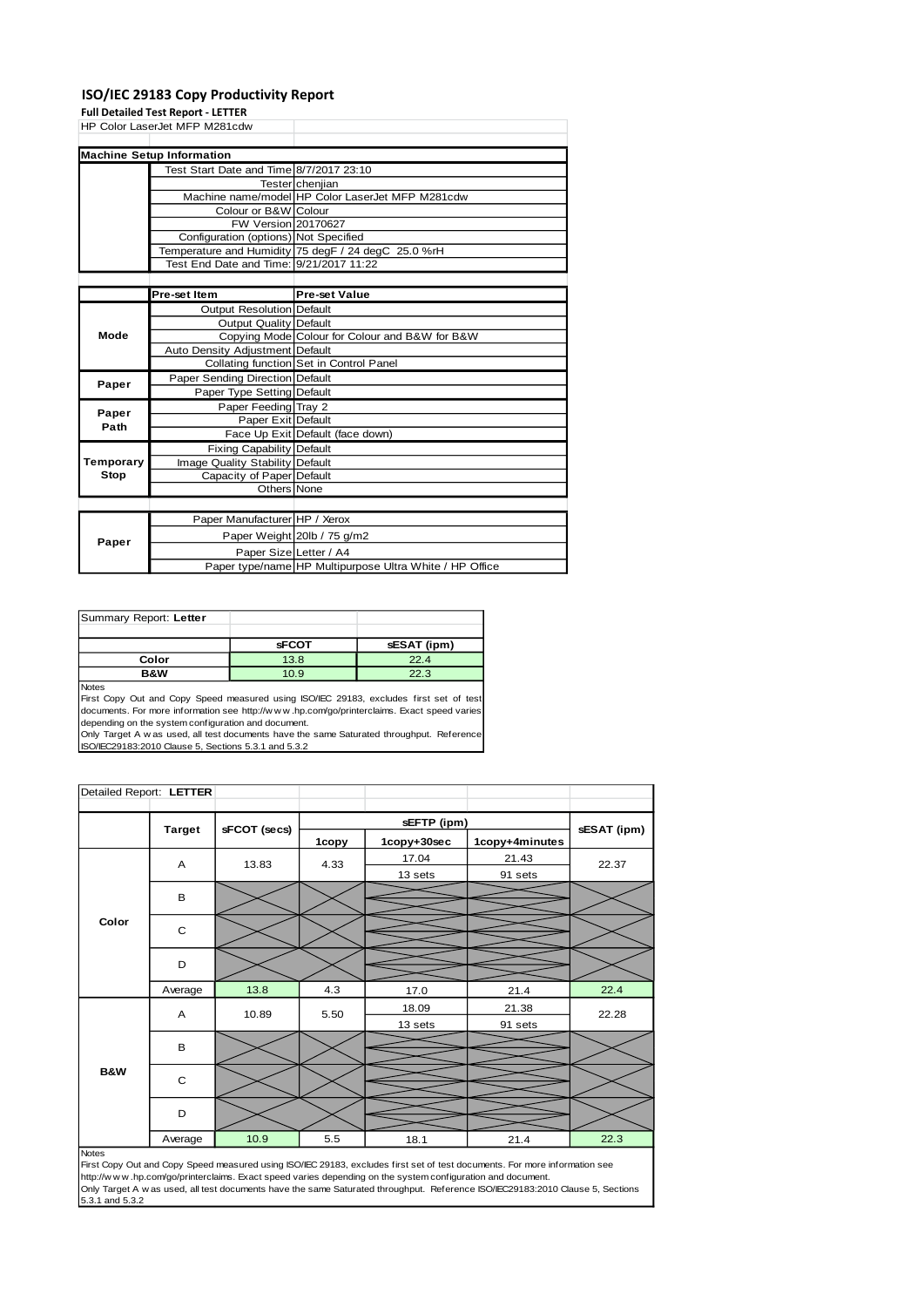#### **ISO/IEC 29183 Copy Productivity Report**

#### **Full Detailed Test Report - A4**

HP Color LaserJet MFP M281cdw

|  | <b>Machine Setup Information</b>        |                                                     |
|--|-----------------------------------------|-----------------------------------------------------|
|  | Test Start Date and Time 8/7/2017 23:10 |                                                     |
|  |                                         | Tester chenjian                                     |
|  |                                         | Machine name/model HP Color LaserJet MFP M281cdw    |
|  | Colour or B&W Colour                    |                                                     |
|  | FW Version 20170627                     |                                                     |
|  | Configuration (options) Not Specified   |                                                     |
|  |                                         | Temperature and Humidity 75 degF / 24 degC 25.0 %rH |
|  | Test End Date and Time: 9/21/2017 11:22 |                                                     |
|  |                                         |                                                     |

|           | Pre-set Item                     | <b>Pre-set Value</b>                                    |
|-----------|----------------------------------|---------------------------------------------------------|
|           | <b>Output Resolution Default</b> |                                                         |
|           | Output Quality Default           |                                                         |
| Mode      |                                  | Copying Mode Colour for Colour and B&W for B&W          |
|           | Auto Density Adjustment Default  |                                                         |
|           |                                  | Collating function Set in Control Panel                 |
| Paper     | Paper Sending Direction Default  |                                                         |
|           | Paper Type Setting Default       |                                                         |
| Paper     | Paper Feeding Tray 2             |                                                         |
| Path      | Paper Exit Default               |                                                         |
|           |                                  | Face Up Exit Default (face down)                        |
|           | <b>Fixing Capability Default</b> |                                                         |
| Temporary | Image Quality Stability Default  |                                                         |
| Stop      | Capacity of Paper Default        |                                                         |
|           | Others None                      |                                                         |
|           |                                  |                                                         |
|           | Paper Manufacturer HP / Xerox    |                                                         |
|           |                                  | Paper Weight 20lb / 75 g/m2                             |
| Paper     | Paper Size Letter / A4           |                                                         |
|           |                                  | Paper type/name HP Multipurpose Ultra White / HP Office |

| Summary Report: A4 |              |             |
|--------------------|--------------|-------------|
|                    |              |             |
|                    | <b>sFCOT</b> | sESAT (ipm) |
| Colour             | 14.2         | 21.2        |
| B&W                | 11.3         | 21.2        |
| $N = 4 - 1$        |              |             |

Notes<br>First Copy Out and Copy Speed measured using ISO/IEC 29183, excludes first set of test<br>documents. For more information see http://w.w.w..hp.com/go/printerclaims. Exact speed varies depending on the system configuration and document.

Only Target A w as used, all test documents have the same Saturated throughput. Reference ISO/IEC29183:2010 Clause 5, Sections 5.3.1 and 5.3.2

| Detailed Report: A4 |                               |       |       |             |                |             |  |  |
|---------------------|-------------------------------|-------|-------|-------------|----------------|-------------|--|--|
|                     |                               |       |       | sEFTP (ipm) |                |             |  |  |
|                     | <b>Target</b><br>sFCOT (secs) |       | 1copy | 1copy+30sec | 1copy+4minutes | sESAT (ipm) |  |  |
|                     | A                             | 14.20 | 4.22  | 15.92       | 19.86          | 21.19       |  |  |
|                     |                               |       |       | 12 sets     | 86 sets        |             |  |  |
|                     | B                             |       |       |             |                |             |  |  |
| Colour              | C                             |       |       |             |                |             |  |  |
|                     | D                             |       |       |             |                |             |  |  |
|                     | Average                       | 14.2  | 4.2   | 15.9        | 19.9           | 21.2        |  |  |
|                     | A                             | 11.26 | 5.32  | 17.03       | 20.38          | 21.18       |  |  |
|                     |                               |       |       | 12 sets     | 86 sets        |             |  |  |
|                     | B                             |       |       |             |                |             |  |  |
| <b>B&amp;W</b>      | C                             |       |       |             |                |             |  |  |
|                     | D                             |       |       |             |                |             |  |  |
|                     | Average                       | 11.3  | 5.3   | 17.0        | 20.4           | 21.2        |  |  |

First Copy Out and Copy Speed measured using ISO/IEC 29183, excludes first set of test documents. For more information see<br>http://w w w. hp.com/go/printerclaims. Exact speed varies depending on the system configuration and  $5.3.1$  and  $5.3.2$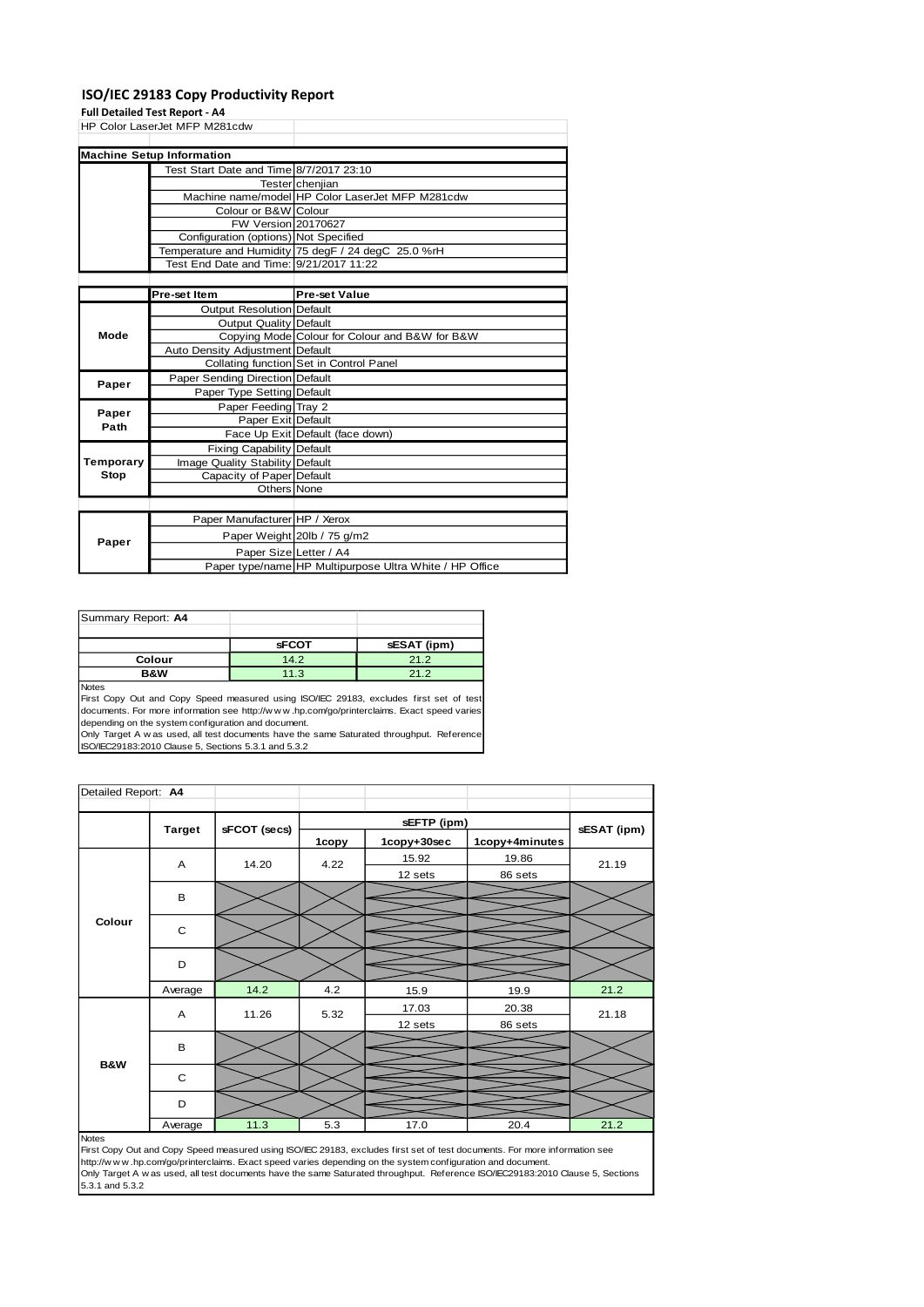# **ISO/IEC 24735 Copy Productivity Report**

**Full Detailed Test Report - LETTER**

| <b>Machine Setup Information</b>         |                                                                 |
|------------------------------------------|-----------------------------------------------------------------|
| Test Start Date and Time 9/21/2017 16:27 |                                                                 |
|                                          | Tester chenjian                                                 |
|                                          | Machine name/model HP Color LaserJet MFP M281cdw                |
| Colour or B&W Colour                     |                                                                 |
| <b>FW Version 20170627</b>               |                                                                 |
| Configuration (options) Not Specified    |                                                                 |
|                                          | Temperature and Humidity 75 degF / 24 degC 25.0 %rH             |
| Test End Date and Time: 9/21/2017 16:27  |                                                                 |
|                                          |                                                                 |
| <b>Pre-set Item</b>                      | <b>Pre-set Value</b>                                            |
| <b>Output Resolution Default</b>         |                                                                 |
| <b>Output Quality Default</b>            |                                                                 |
| Copying Mode Default                     |                                                                 |
| Auto Density Adjustment Default          |                                                                 |
|                                          | Collating function Activated (if not activated in default mode) |
| Paper Sending Direction Default          |                                                                 |
| Paper Type Setting Default               |                                                                 |
|                                          | Paper Feeding Standard cassette                                 |
|                                          | Paper Exit Standard exit tray                                   |
| Face Up Exit Default                     |                                                                 |
| <b>Fixing Capability Default</b>         |                                                                 |
| Image Quality Stability Default          |                                                                 |
| Capacity of Paper Default                |                                                                 |
|                                          | Others Default                                                  |
|                                          |                                                                 |
| Paper Manufacturer HP / Xerox            |                                                                 |
|                                          | Paper Weight 20lb / 75 g/m2                                     |
| Paper Size Letter / A4                   |                                                                 |

| Detailed Report: LETTER |             |             |            |                 |                |                 |
|-------------------------|-------------|-------------|------------|-----------------|----------------|-----------------|
|                         | Copying     | FSOT (secs) |            | EFTP (ipm)      |                | ESAT (ipm)      |
|                         | <b>Mode</b> | 1 set only  | 1 set only | $1$ set + 30sec | 1 set + $4min$ | $1$ set + 30sec |
|                         | 1:1         | 22.50       | 10.67      | 18.39           | 21.42          | 22.39           |
|                         |             |             | $1$ set)   | 5 sets          | 24 sets        |                 |
| <b>Color Mode</b>       | 1:2         | 33.43       | 7.16       | 10.34           |                | 13.28           |
|                         |             |             | (1 set)    | 3 sets          |                |                 |
|                         |             |             |            |                 |                |                 |
|                         | 2:2         |             | $1$ set)   |                 |                |                 |
|                         | 1:1         | 20.23       | 11.86      | 18.21           | 21.43          | 22.40           |
|                         |             |             |            | 4 sets          | 24 sets        |                 |
| <b>B&amp;W</b> mode     | 1:2         | 31.73       | 7.56       | 10.64           |                | 13.26           |
|                         |             |             |            | 3 sets          |                |                 |
|                         | 2:2         |             |            |                 |                |                 |
|                         |             |             |            |                 |                |                 |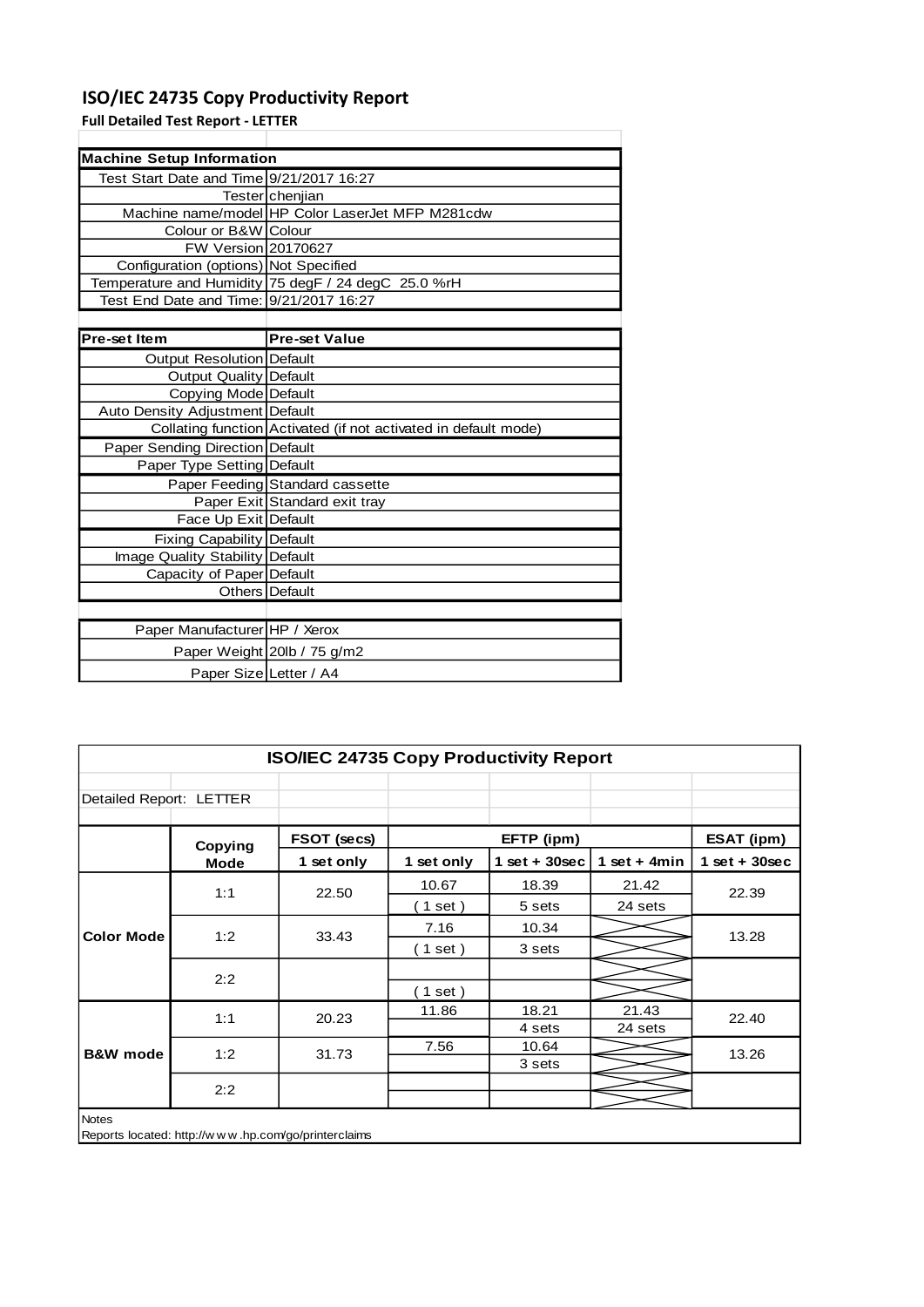# **ISO/IEC 24735 Copy Productivity Report**

**Full Detailed Test Report - A4**

| <b>Machine Setup Information</b>         |                                                                 |
|------------------------------------------|-----------------------------------------------------------------|
| Test Start Date and Time 9/21/2017 16:27 |                                                                 |
|                                          | Tester chenjian                                                 |
|                                          | Machine name/model HP Color LaserJet MFP M281cdw                |
| Colour or B&W Colour                     |                                                                 |
| FW Version 20170627                      |                                                                 |
| Configuration (options) Not Specified    |                                                                 |
|                                          | Temperature and Humidity 75 degF / 24 degC 25.0 %rH             |
| Test End Date and Time: 9/21/2017 16:27  |                                                                 |
|                                          |                                                                 |
| <b>Pre-set Item</b>                      | <b>Pre-set Value</b>                                            |
| Output Resolution Default                |                                                                 |
| Output Quality Default                   |                                                                 |
| Copying Mode Default                     |                                                                 |
| Auto Density Adjustment Default          |                                                                 |
|                                          | Collating function Activated (if not activated in default mode) |
| Paper Sending Direction Default          |                                                                 |
| Paper Type Setting Default               |                                                                 |
|                                          | Paper Feeding Standard cassette                                 |
|                                          | Paper Exit Standard exit tray                                   |
| Face Up Exit Default                     |                                                                 |
| <b>Fixing Capability Default</b>         |                                                                 |
| Image Quality Stability Default          |                                                                 |
| Capacity of Paper Default                |                                                                 |
|                                          | Others Default                                                  |
|                                          |                                                                 |
| Paper Manufacturer HP / Xerox            |                                                                 |
|                                          | Paper Weight 20lb / 75 g/m2                                     |
| Paper Size Letter / A4                   |                                                                 |

| <b>ISO/IEC 24735 Copy Productivity Report</b> |                                                     |             |            |                    |                |                   |  |  |
|-----------------------------------------------|-----------------------------------------------------|-------------|------------|--------------------|----------------|-------------------|--|--|
| Detailed Report: A4                           |                                                     |             |            |                    |                |                   |  |  |
|                                               | Copying                                             | FSOT (secs) |            | EFTP (ipm)         |                | <b>ESAT (ipm)</b> |  |  |
|                                               | <b>Mode</b>                                         | 1 set only  | 1 set only | $1$ set + $30$ sec | 1 set + $4min$ | $1$ set + 30sec   |  |  |
|                                               | 1:1                                                 | 23.32       | 10.29      | 16.89              | 20.20          | 21.18             |  |  |
|                                               |                                                     |             | $1$ set)   | 4 sets             | 23 sets        |                   |  |  |
| <b>Colour</b>                                 | 1:2                                                 | 34.10       | 7.02       | 10.08              |                | 12.84             |  |  |
| <b>Mode</b>                                   |                                                     |             | $1$ set)   | 3 sets             |                |                   |  |  |
|                                               | 2:2                                                 |             |            |                    |                |                   |  |  |
|                                               |                                                     |             | $1$ set)   |                    |                |                   |  |  |
|                                               | 1:1                                                 | 20.86       | 11.50      | 17.48              | 20.31          | 21.16             |  |  |
|                                               |                                                     |             |            | 4 sets             | 23 sets        |                   |  |  |
| <b>B&amp;W</b> mode                           | 1:2                                                 | 32.36       | 7.40       | 10.34              |                | 12.84             |  |  |
|                                               |                                                     |             |            | 3 sets             |                |                   |  |  |
|                                               | 2:2                                                 |             |            |                    |                |                   |  |  |
|                                               |                                                     |             |            |                    |                |                   |  |  |
| <b>Notes</b>                                  | Reports located: http://www.hp.com/go/printerclaims |             |            |                    |                |                   |  |  |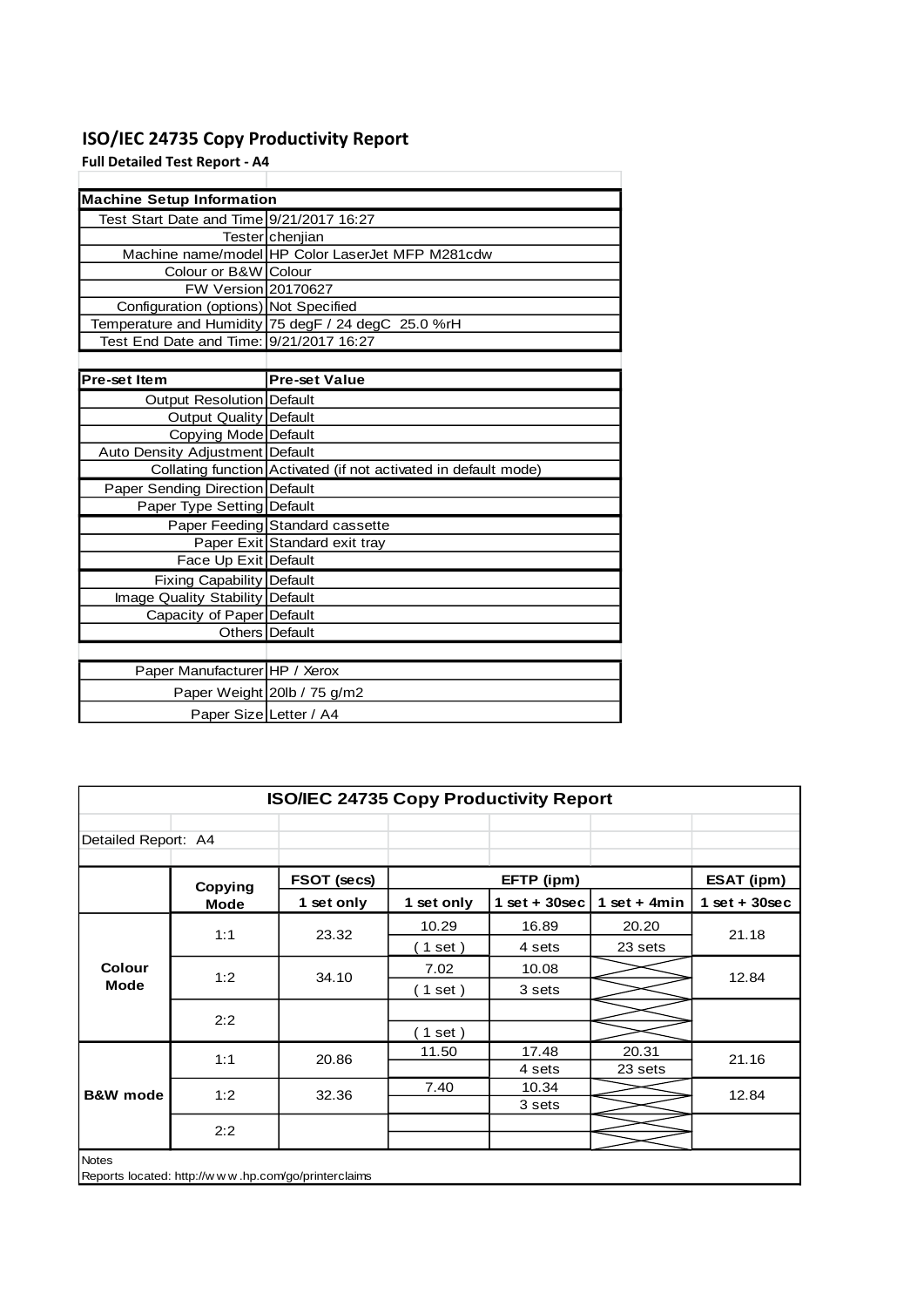# **ISO/IEC 17991 Scanning Productivity Report Full Detailed Test Report - LETTER**

|            | <b>Machine Setup Information</b> |                                          |
|------------|----------------------------------|------------------------------------------|
|            | Test Start Date and Time         | 9/22/2017 16:45                          |
|            | Tester                           | tongmei                                  |
|            | Machine name/model               | HP Color LaserJet MFP M281cdw            |
|            | Colour or B&W                    | Colour                                   |
|            | Configuration (options)          | Default                                  |
|            | Temperature and Humidity         | 75 degF / 24 degC 25.0 %rH               |
|            | Voltage                          | 220V                                     |
|            | Test End Date and Time           | 9/25/2017 14:19                          |
|            |                                  |                                          |
|            | <b>Preset Item</b>               | <b>Preset Value</b>                      |
|            | Scanning resolution              | default (200 dpi)                        |
|            | Colour or grey scale/B&W         | default (colour)                         |
| Mode       | Duplex / simplex                 | default (simplex)                        |
| and        | Original page size               | default (A4)                             |
| Setting    | Paper feed orientation           | default (long edge)                      |
|            | Scan destination                 | default (shared network)                 |
|            | Storing File Type                | default (PDF-multi)                      |
|            | Auto scan quality adjustment     | default (factory preset default setting) |
| <b>ADF</b> | Paper feed direction             | default (long edge)                      |
|            | Output orientation               | default                                  |
| Paper-path | Scanning unit                    | default (duplex ADF)                     |

#### **ISO/IEC 17991 - Scan Summary Report: ADF Productivity Measurement**

| <b>Summary Report: Letter</b>         |                        |                      |                           |                        |  |  |  |
|---------------------------------------|------------------------|----------------------|---------------------------|------------------------|--|--|--|
|                                       |                        | <b>Scanning Mode</b> | <b>Measurement result</b> |                        |  |  |  |
|                                       | File format<br>version | Resolution           | Scanning<br>side          | scESAT 30secA<br>(ipm) |  |  |  |
| Colour                                | PDF                    | 150                  | single sided              | 23.40                  |  |  |  |
|                                       |                        |                      | double sided              | 0.00                   |  |  |  |
|                                       | PDF                    |                      | single sided              | 27.87                  |  |  |  |
| B&W                                   |                        | 150                  | double sided              | 0.00                   |  |  |  |
| <b>Notes</b><br>the state of the con- |                        |                      |                           |                        |  |  |  |

Notes 1) For more information see http://w w w .hp.com/go/printerclaims. 2) For the B/W results, the device scan setting is set to "Scan in B/W".

| ISO/IEC 17991 - Scan Summary Report: Network Folder Productivity Measurement                                                                                                                                                                          |                                                   |              |              |       |      |      |  |  |  |
|-------------------------------------------------------------------------------------------------------------------------------------------------------------------------------------------------------------------------------------------------------|---------------------------------------------------|--------------|--------------|-------|------|------|--|--|--|
| <b>Summary Report: Letter</b>                                                                                                                                                                                                                         |                                                   |              |              |       |      |      |  |  |  |
|                                                                                                                                                                                                                                                       | <b>Scanning Mode</b><br><b>Measurement result</b> |              |              |       |      |      |  |  |  |
| File size 30secF<br>Number of<br>scEFTP 30secF<br>File format<br>Scanning<br>Resolution<br>Sets (30secF)<br>side<br>(Mbyte)<br>version<br>(ipm)                                                                                                       |                                                   |              |              |       |      |      |  |  |  |
| Colour                                                                                                                                                                                                                                                | PDF                                               | 150          | single sided | 21.81 | 2.77 | 4.00 |  |  |  |
|                                                                                                                                                                                                                                                       |                                                   | double sided | 0.00         |       |      |      |  |  |  |
| B&W                                                                                                                                                                                                                                                   | PDF                                               | 150          | single sided | 26.08 | 3.19 | 5.00 |  |  |  |
|                                                                                                                                                                                                                                                       |                                                   |              | double sided | 0.00  |      |      |  |  |  |
| <b>Notes</b><br>$\mathbf{a}$ and $\mathbf{b}$ are all the second states of the second states of the second states of the second states of the second states of the second states of the second states of the second states of the second states of th |                                                   |              |              |       |      |      |  |  |  |

1) For more information see http://w w w .hp.com/go/printerclaims. 2) For the B/W results, the device scan setting is set to "Scan in B/W".

| ISO/IEC 17991 - Scan Full Report: ADF Productivity Measurement |                        |                      |                  |                       |                                      |       |  |  |  |
|----------------------------------------------------------------|------------------------|----------------------|------------------|-----------------------|--------------------------------------|-------|--|--|--|
| <b>Summary Report: Letter</b>                                  |                        |                      |                  |                       |                                      |       |  |  |  |
|                                                                |                        | <b>Scanning Mode</b> |                  |                       | <b>Measurement result</b>            |       |  |  |  |
|                                                                | File format<br>version | Resolution           | Scanning<br>side | scEETP 1setA<br>(ipm) | scEFTP 30secA scESAT 30secA<br>(ipm) | (ipm) |  |  |  |
| Colour                                                         | PDF<br>150             |                      | single sided     | 18.45                 | 21.97                                | 23.4  |  |  |  |
|                                                                |                        |                      | double sided     | 0.00                  | O                                    |       |  |  |  |
| B&W                                                            | PDF                    |                      | single sided     | 20.98                 | 26.26                                | 27.87 |  |  |  |
|                                                                | 150                    | double sided         | 0.00             | O                     |                                      |       |  |  |  |
| <b>Notes</b>                                                   |                        |                      |                  |                       |                                      |       |  |  |  |

Notes 1) For more information see http://w w w .hp.com/go/printerclaims. 2) For the B/W results, the device scan setting is set to "Scan in B/W".

**ISO/IEC 17991 - Scan Full Report: Network Folder Productivity Measurement**

| <b>Summary Report: Letter</b> |                             |              |                  |                           |                        |                             |                               |
|-------------------------------|-----------------------------|--------------|------------------|---------------------------|------------------------|-----------------------------|-------------------------------|
|                               | <b>Scanning Mode</b>        |              |                  | <b>Measurement result</b> |                        |                             |                               |
|                               | File format<br>version      | Resolution   | Scanning<br>side | scEFTP 1setF<br>(ipm)     | scEFTP 30secF<br>(ipm) | File size 30secF<br>(Mbyte) | Number of<br>Sets<br>(30secF) |
|                               | <b>PDF</b><br>150<br>Colour |              | single sided     | 18.46                     | 21.81                  | 2.77                        |                               |
|                               |                             |              | double sided     | 0.00                      | 0.00                   |                             |                               |
| <b>B&amp;W</b><br><b>PDF</b>  | 150                         | single sided | 21.81            | 26.08                     | 3.19                   |                             |                               |
|                               |                             |              | double sided     | 0.00                      | 0.00                   |                             |                               |
| <b>Notes</b>                  |                             |              |                  |                           |                        |                             |                               |

Notes 1) For more information see http://w w w .hp.com/go/printerclaims. 2) For the B/W results, the device scan setting is set to "Scan in B/W".

|            | <b>Test System Parameters</b> |                                                       |  |  |
|------------|-------------------------------|-------------------------------------------------------|--|--|
|            | ltem                          | Value                                                 |  |  |
|            | Computer name                 | HP Compag Elite 8300 Small Form Factor                |  |  |
|            | Processor                     | Intel Core i7 -3770, 3.4 GHz                          |  |  |
|            | System Chip Set               | Intel C216 Chipset Family SMBus Host Controller       |  |  |
|            | System Board                  | System devices, default system BIOS                   |  |  |
|            | <b>System Memory</b>          | 4 GB                                                  |  |  |
| System     | Hard Drive Subsystem          | Standard disk drive (Seagate)                         |  |  |
|            | Video Subsystem               | AMD Radeon HD 6350                                    |  |  |
|            | <b>Optical Drive</b>          | HP DVD A DH16aCSHR ATA                                |  |  |
|            | <b>VO Subsystem</b>           | <b>Builtin</b>                                        |  |  |
|            | <b>USB Subsystem</b>          | USB 2.0/3.0                                           |  |  |
|            | <b>Operating System</b>       | Windows 7 Business/Ultimate, 64 bit, Build 7601, SP 1 |  |  |
|            | Location of network folder    | PC                                                    |  |  |
|            | Internet Protocol             | IP <sub>v4</sub>                                      |  |  |
| Scanning   | <b>Transfer Protocol</b>      | <b>SMB</b>                                            |  |  |
| Device     | Hub                           | Trendnet Router and Gbit Switch                       |  |  |
| Connection | Network Speed                 | TCP 10/1000 Mbit Ethemet                              |  |  |
|            | <b>Connetion Cable</b>        | Cat6 Straight cable                                   |  |  |
|            | Wireless router               | No use                                                |  |  |
|            | Others                        | No use                                                |  |  |